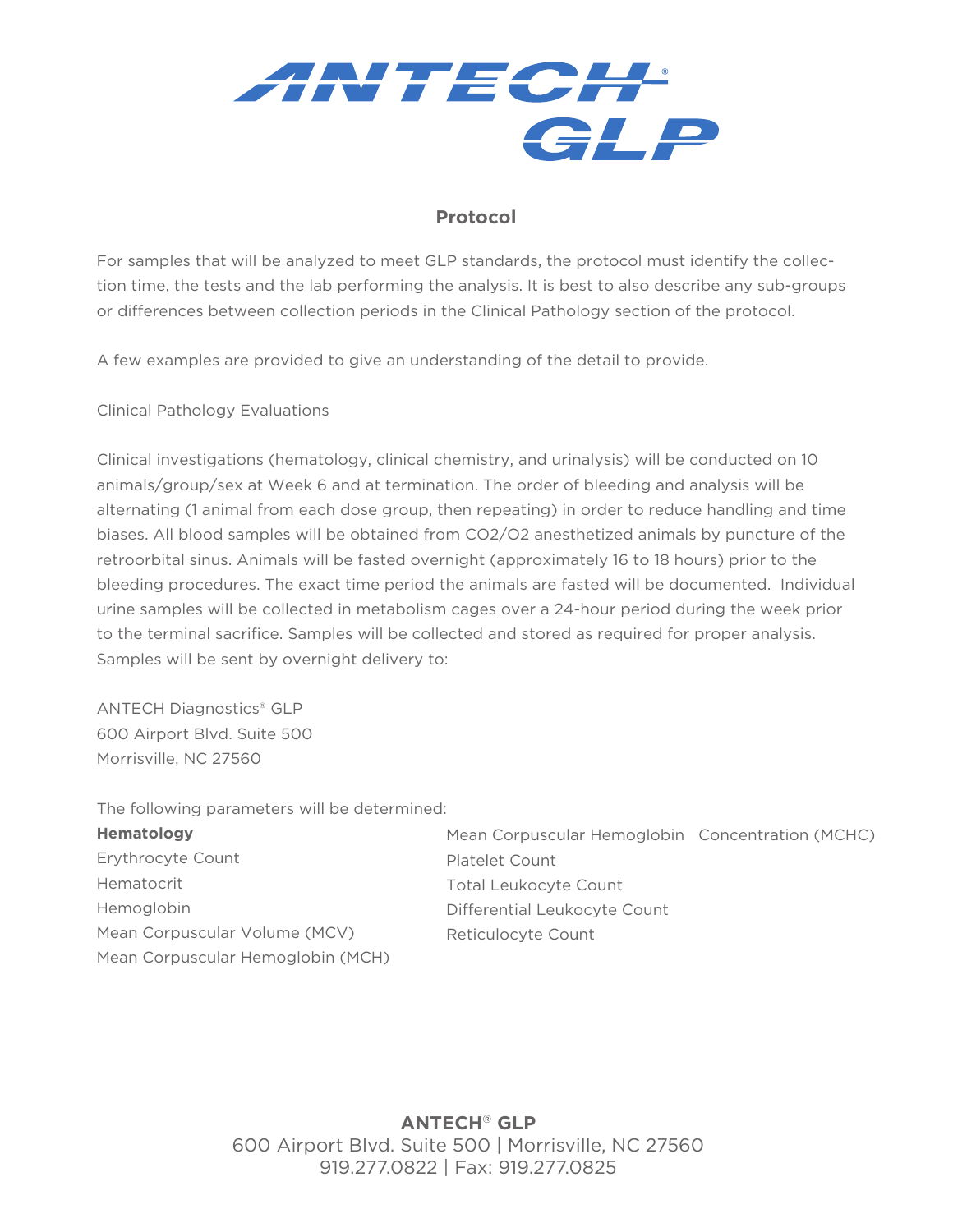### **Clinical Chemistry**

- Alanine Aminotransferase (ALT) Alkaline Phosphatase (ALK) Aspartate Aminotransferase (AST) Creatine Kinase (CK) Gamma-glutamyl transferase (GGT) Sorbitol Dehydrogenase (SDH) Bilirubin, Total Bilirubin, Direct; if Total Bilirubin >1.0 mg/dL Bilirubin, Indirect (calculated) Calcium
- Creatinine Glucose Total Protein Albumin Globulin (calculated) Phosphorus Sodium Potassium Chloride Urea Nitrogen

#### **Urinalysis**

specific gravity pH1 protein1 glucose1 ketones1 bilirubin1

blood1 urobilinogen1 total volume color and appearance microscopic elements

#### 1 Semiquantitative

If only a specific test is to be completed at ANTECH Diagnostics®, please specify the testing to be completed at ANTECH Diagnostics®. Using the example above:

#### **Clinical Chemistry**

Alanine Aminotransferase (ALT) Alkaline Phosphatase (ALK) Aspartate Aminotransferase (AST) Creatine Kinase (CK) Gamma-glutamyl transferase (GGT) Sorbitol Dehydrogenase (SDH) Bilirubin, Total Bilirubin, Direct; if Total Bilirubin >1.0 mg/dL Bilirubin, Indirect (calculated) Calcium

> **ANTECH® GLP** 600 Airport Blvd. Suite 500 | Morrisville, NC 27560 919.277.0822 | Fax: 919.277.0825